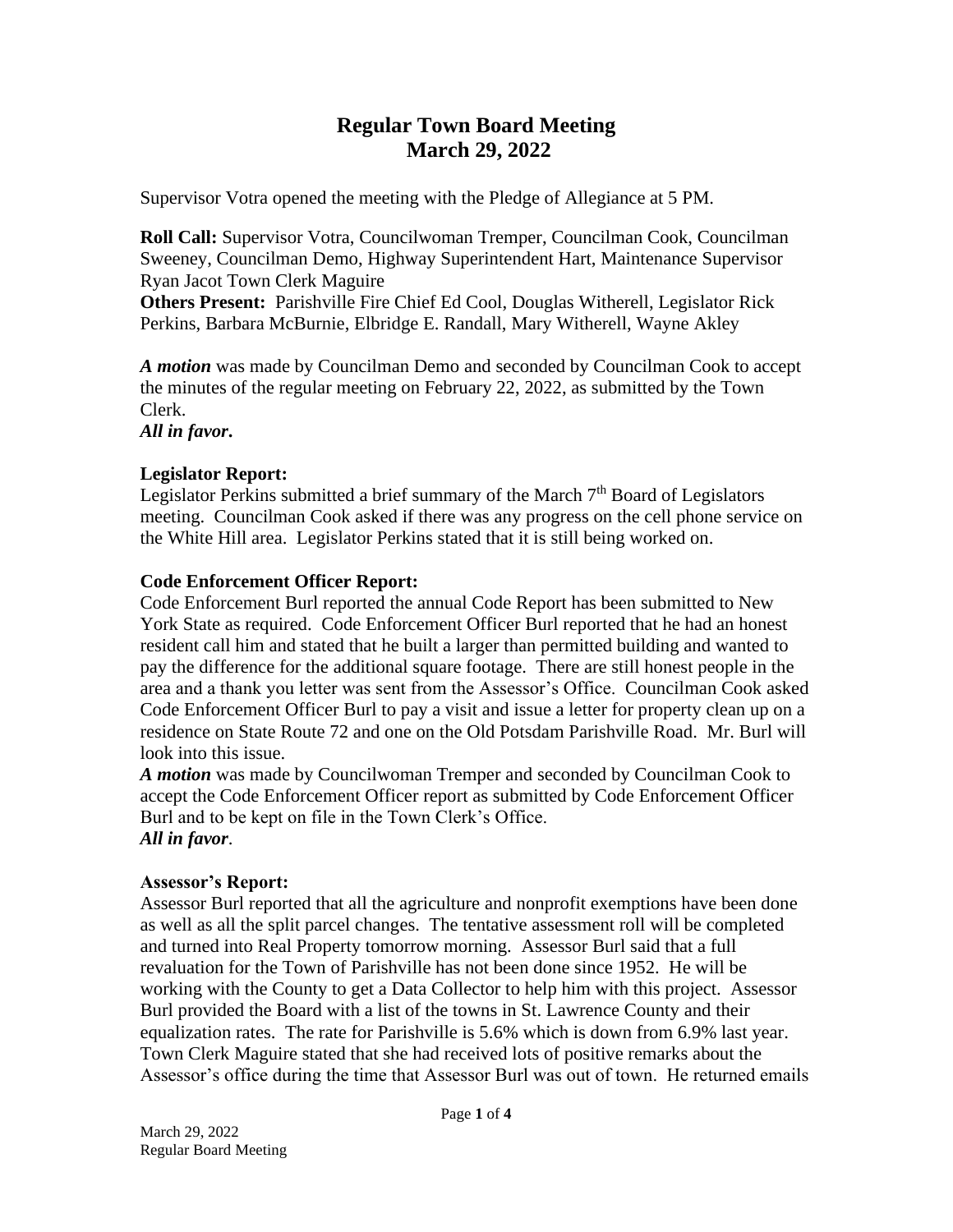and phone calls and kept up on his correspondence and the residents were happy with that.

*A motion* was made by Councilwoman Tremper and seconded by Councilman Demo to accept the Assessor's report as given by Assessor Burl. *All in favor***.**

# **Water District Report:**

*A motion* was made by Councilman Demo and seconded by Councilwoman Tremper to accept the Water District report as submitted by DANC. *All in favor***.**

#### **Recreation Report:**

Maintenance Supervisor Ryan Jacot stated that it was a slow month at the park with no ice. The summer equipment is all set to go and just waiting for some warmer and drier weather to start all the outdoor work. Councilwoman Tremper indicated that the old fire station will need to be painted on the inside, a neutral color that will cover the existing decals on the walls.

*A motion* was made by Councilwoman Tremper and seconded by Councilman Demo to accept the Recreation report as given by Maintenance Supervisor Ryan Jacot. *All in favor***.**

#### **Business:**

**1.** *A motion* was made by Councilman Cook and seconded by Councilwoman Tremper to approve the \$2 Second Notice Fee for the 2022 Town and County Taxes.

*All in favor.*

#### **Correspondence:** None

#### **Highway Report:**

Highway Superintendent Hart reported a busy month with lots of plowing and sanding and on the nice days, the sand is being cleaned up. Equipment is being repaired from normal wear and tear from the winter and equipment is being prepared for the spring and summer weather ahead. The new truck cab and chassis has been delivered to Tenco to have the plow equipment installed on it. It should hopefully be ready in another 4 to 6 weeks. Phillip Remington is retiring in April and will be replaced with a part timer that has been there for 3 years.

*A motion* was made by Councilman Sweeney and seconded by Councilman Demo to accept the Highway report as given by Highway Superintendent Hart. *All in favor***.**

#### **Recreation Committee Report:**

Councilwoman Tremper reported that the bitty basketball program was going great at the old fire station with no conflicts. There are more than 40 kids signed up for basketball and sign ups will be soon for t-ball and baseball. A few community members have asked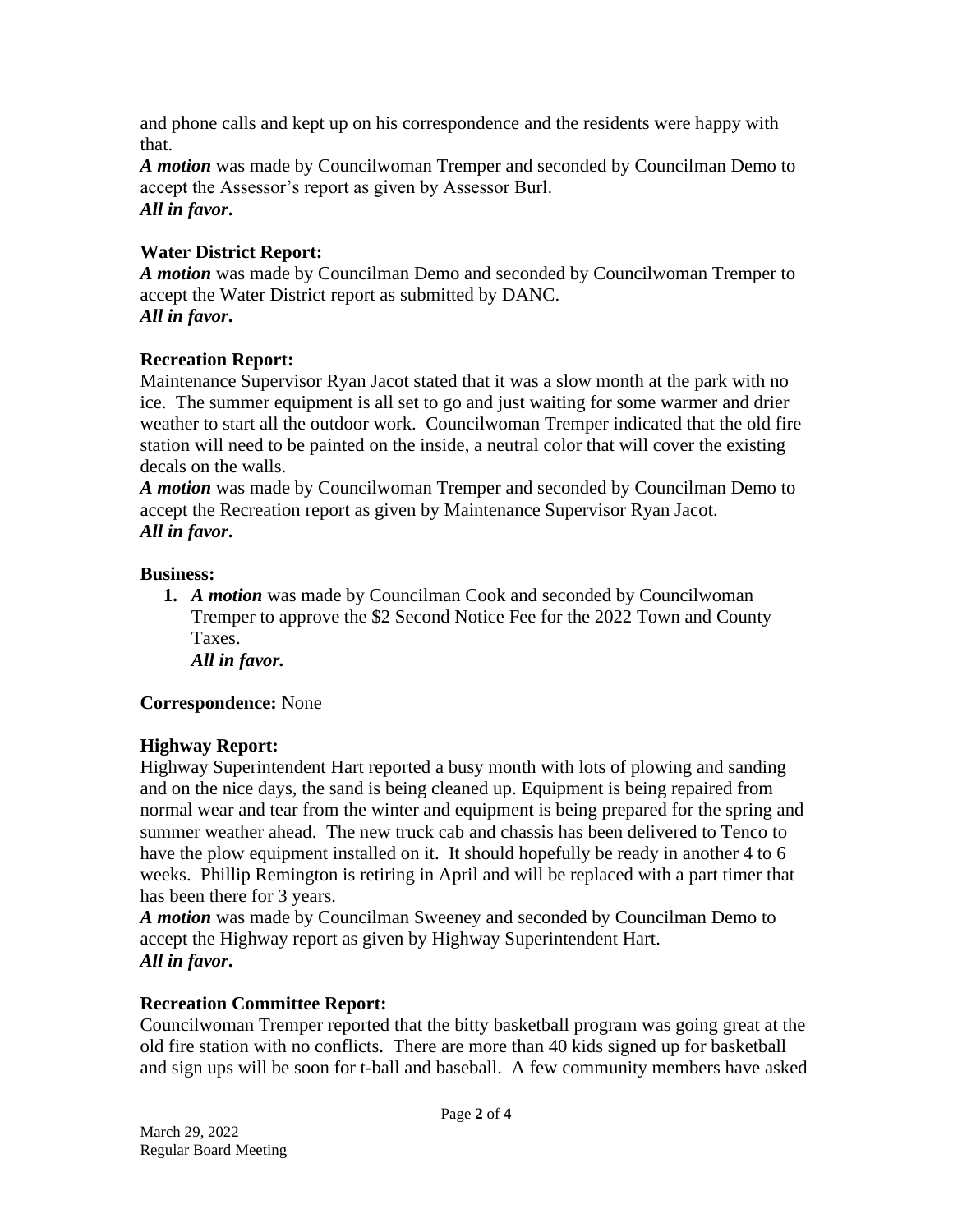to use the facility for other uses such as a home-schooling play day. An insurance waiver for facility use was discussed and Councilwoman Tremper will look into this. *A motion* was made by Councilman Demo and seconded by Councilman Sweeney to accept the Recreation Committee report as given by Councilwoman Tremper.

# **Bills:**

*A motion* was made by Councilman Demo and seconded by Councilman Cook to accept the submitted Town Clerk Report and bills and payrolls as follows:

- 1. General Account Bills \$278,616.36
- 2. Highway Account Bills \$43,731.57
- 3. Water District No. 1 Bills \$4,393.44
- 4. Payrolls:

Payroll #09- 02/26/22 (General \$9,669.17, Highway \$17,485.78, Water \$124.33) Payroll #10- 03/05/22 (General \$5,540.31, Highway \$14,460.21, Water \$88.42) Payroll #11- 03/12/22 (General \$8,057.89, Highway \$13,968.09, Water \$88.42) Payroll #12- 03/19/22 (General \$4,073.31, Highway \$10,347.38, Water \$176.85) Payroll #13-03/26/22 (General \$9,706.79, Highway \$8,996.96, Water \$705.68)

## *All in favor***.**

## **Privilege of the Floor:**

Parishville Fire Chief Ed Cool addressed all present and reported that the Parishville Fire District, which includes the Rescue Squad, responded to 440 calls last year and 713 so far this year which ends in March. He gave each board member a spread sheet with all the calls that were made, with a breakdown of where the call was and what kind of call it was. He is aware that there are complaints among the taxpayers because many calls that are answered are in Potsdam and not all are in the Town of Parishville. There is an agreement for mutual aid in the county which stipulates that when a department is toned out to respond to a call within the county, they are expected to answer it. Supervisor Votra and Councilman Demo will join Fire Chief Cool and attend board meetings for the Village and the Town of Potsdam to see if there is anything they can do to help them out. 270 calls for Fire and EMS have been for Potsdam and 278 calls have been for Parishville. Waddington and St. Regis Falls are compensating the department when they can by making monetary donations. They are at least trying to help offset some costs. Fire Chief Cool estimated the amount of man hours the department used was over 2 million dollars and he stressed that this a volunteer department only. More volunteers are needed as with all area departments and Supervisor Votra and Fire Chief Cool are working on incentives to attract new members. The town board thanked Fire Chief Cool for bringing this eye-opening information to be discussed. Fire Chief Cool also suggested there a few fire hydrants with the town that are hard to access and could use risers installed. Councilwoman Tremper said that she would get together with Maintenance Supervisor Jacot and would look into this and possibly do a few a year.

Barbara McBurnie, Parishville Hilltopper Senior Citizen Club President thanked the town board for their continued support for their organization. The Club would like to purchase